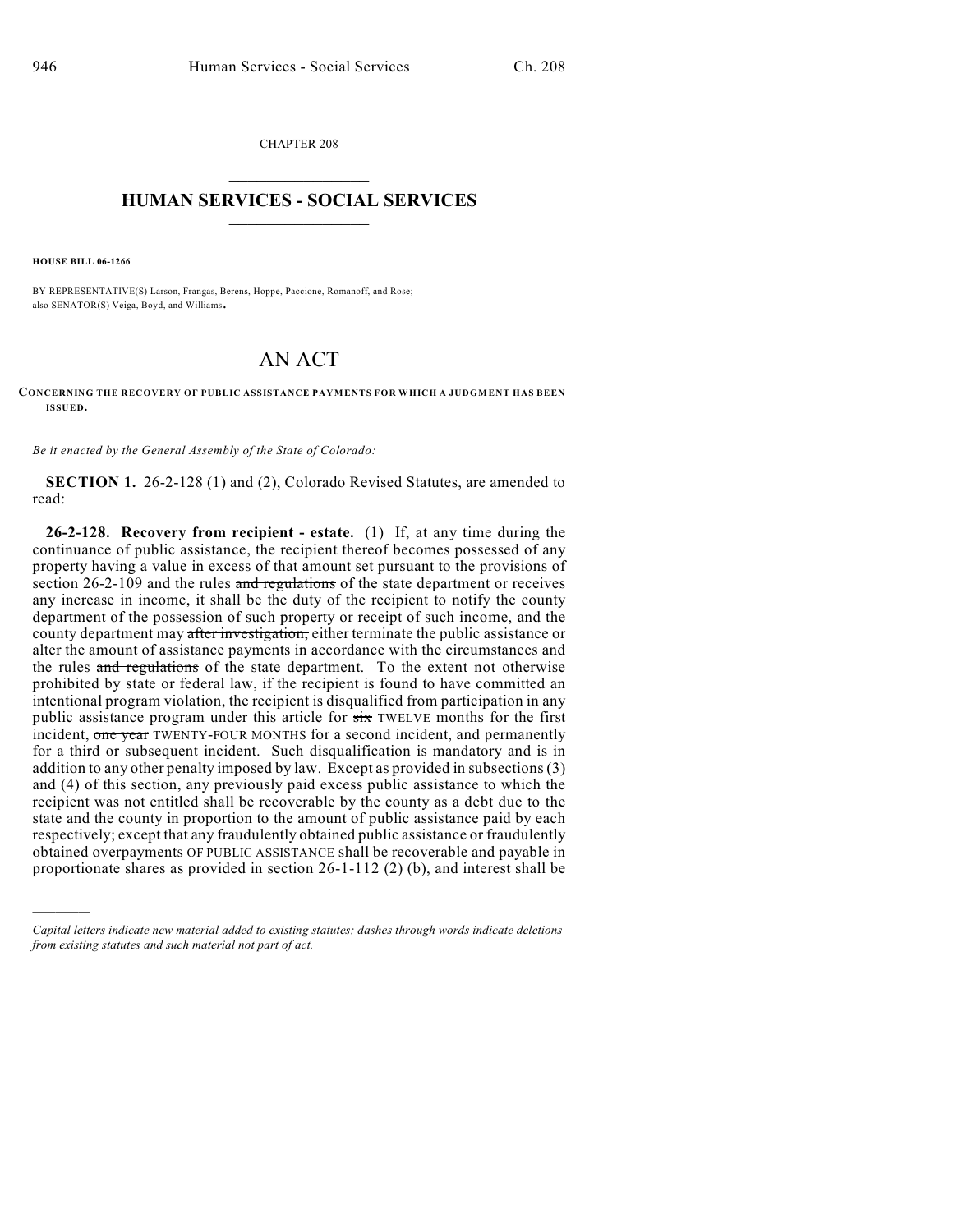charged and paid to the county department on any sum fraudulently obtained, calculated at the legal rate and calculated from the date the recipient obtained such sum to the date such sum is recovered. The following remedies apply for the enforcement and collection of a debt for fraudulently obtained public assistance or fraudulently obtained overpayments OF PUBLIC ASSISTANCE:

(a) If the debt for fraudulently obtained public assistance,  $\sigma$ r fraudulently obtained overpayments OF PUBLIC ASSISTANCE, OR EXCESS PUBLIC ASSISTANCE PAID FOR WHICH THE RECIPIENT WAS INELIGIBLE has been reduced to a judgment in a court of record in this state, the county department may seek a continuing garnishment to collect the debt under article 54.5 of title 13, C.R.S.

(b) If the person has received an overissuance of food stamp coupons BENEFITS resulting from fraud or willful misrepresentation that has not been recovered by repayment under section 13 (b) (1) of the federal "Food Stamp Act", as amended, the state shall recover the overissuance by withholding unemployment compensation to which the person is entitled pursuant to section 8-73-102 (6), C.R.S.

(2) If, upon the death or mental incompetency of any recipient, the inventory of his THE RECIPIENT'S estate shows assets in excess of that THE amount which he THAT THE RECIPIENT was allowed to have in order to receive public assistance, or if it be shown that he THE RECIPIENT was otherwise ineligible for public assistance, then the claim of the county and state for the excess public assistance paid for which the recipient was ineligible, if filed as required by section 15-12-804, C.R.S., shall have priority as a debt given preference under section 15-12-805  $(1)(f.7)$ , C.R.S.

**SECTION 2.** 26-13-125 (2) and (8) (b), Colorado Revised Statutes, are amended to read:

**26-13-125. State directory of new hires.** (2) The state department, or its agent, shall establish and maintain a state directory of new hires on and after October 1, 1997, for the purpose of locating newly hired individuals for the purposes of establishing, enforcing, or modifying child support obligations AND FOR OTHER PURPOSES SPECIFIED IN PARAGRAPH (b) OF SUBSECTION (8) OF THIS SECTION.

(8) (b) Information contained within the reports shall be made available to the administrators of the following programs for purposes of establishing or verifying eligibility or benefit amounts: Public assistance pursuant to the successor program to aid to families with dependent children funded by the temporary assistance for needy families block grant moneys pursuant to the federal "Personal Responsibility and Work Opportunity Reconciliation Act of 1996", Public Law 104-193 COLORADO WORKS PROGRAM, AS DEFINED IN SECTION 26-2-703 (5); medicaid; food stamps; supplemental security income benefits; cash assistance programs under this title; PUBLIC ASSISTANCE AS DEFINED IN SECTION 26-2-103 (7); and unemployment compensation.

**SECTION 3.** 13-54.5-101 (2), Colorado Revised Statutes, is amended BY THE ADDITION OF A NEW PARAGRAPH to read:

**13-54.5-101. Definitions.** As used in this article, unless the context otherwise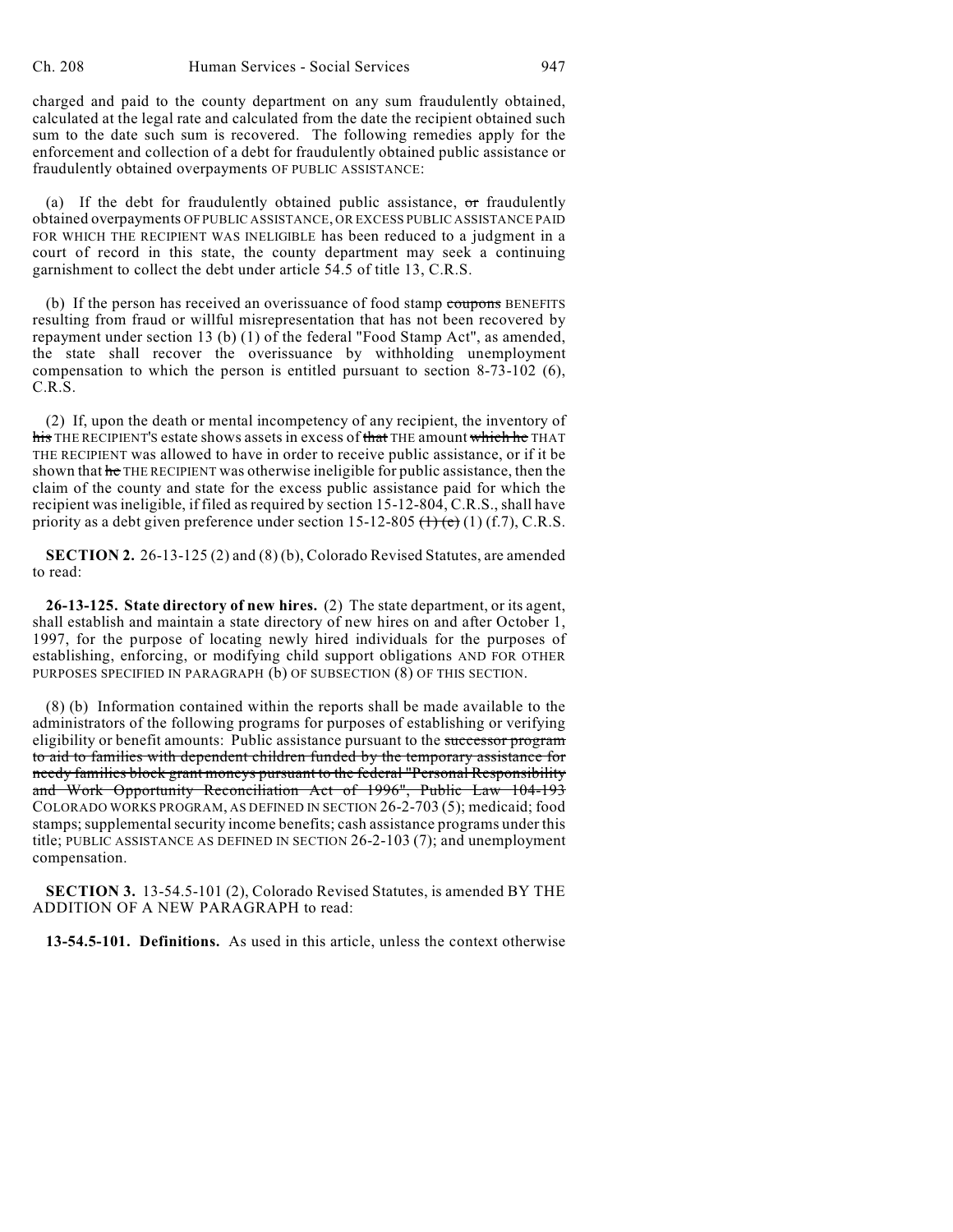requires:

(2) (d) FOR THE PURPOSES OF WRITS OF GARNISHMENT ISSUED BY A COUNTY DEPARTMENT OF SOCIAL SERVICES RESPONSIBLE FOR ADMINISTERING THE STATE PUBLIC ASSISTANCE PROGRAMS, WHICH WRITS ARE ISSUED AS A RESULT OF A JUDGMENT FOR A DEBT FOR FRAUDULENTLY OBTAINED PUBLIC ASSISTANCE, FRAUDULENTLY OBTAINED OVERPAYMENTS OF PUBLIC ASSISTANCE, OR EXCESS PUBLIC ASSISTANCE PAID FOR WHICH THE RECIPIENT WAS INELIGIBLE, "EARNINGS" SHALL INCLUDE WORKERS' COMPENSATION BENEFITS.

**SECTION 4.** 13-54-104 (1) (b), Colorado Revised Statutes, is amended BY THE ADDITION OF A NEW SUBPARAGRAPH to read:

**13-54-104. Restrictions on garnishment and levy under execution or attachment.** (1) As used in this section, unless the context otherwise requires:

(b) (IV) FOR THE PURPOSES OF WRITS OF GARNISHMENT ISSUED BY A COUNTY DEPARTMENT OF SOCIAL SERVICES RESPONSIBLE FOR ADMINISTERING THE STATE PUBLIC ASSISTANCE PROGRAMS, WHICH WRITS ARE ISSUED AS A RESULT OF A JUDGMENT FOR A DEBT FOR FRAUDULENTLY OBTAINED PUBLIC ASSISTANCE, FRAUDULENTLY OBTAINED OVERPAYMENTS OF PUBLIC ASSISTANCE, OR EXCESS PUBLIC ASSISTANCE PAID FOR WHICH THE RECIPIENT WAS INELIGIBLE, "EARNINGS" SHALL INCLUDE WORKERS' COMPENSATION BENEFITS.

**SECTION 5.** 15-12-805 (1), Colorado Revised Statutes, is amended BY THE ADDITION OF A NEW PARAGRAPH to read:

**15-12-805. Classification of claims.** (1) The allowed claims against the estate of a decedent shall be paid by the personal representative in the following order:

(f.7) THE CLAIM OF A COUNTY DEPARTMENT OF SOCIAL SERVICES OR THE STATE DEPARTMENT OF HUMAN SERVICES FOR THE EXCESS PUBLIC ASSISTANCE PAID FOR WHICH THE RECIPIENT WAS INELIGIBLE;

**SECTION 6.** 8-42-124 (1) and (6), Colorado Revised Statutes, are amended to read:

**8-42-124. Assignability and exemption of claims - payment to employers when.** (1) Except for amounts due under court-ordered support OR FOR A JUDGMENT FOR A DEBT FOR FRAUDULENTLY OBTAINED PUBLIC ASSISTANCE, FRAUDULENTLY OBTAINED OVERPAYMENTS OF PUBLIC ASSISTANCE, OR EXCESS PUBLIC ASSISTANCE PAID FOR WHICH THE RECIPIENT WAS INELIGIBLE, claims for compensation or benefits due under articles 40 to 47 of this title shall not be assigned, released, or commuted except as provided in said articles and shall be exempt from all claims of creditors and from levy, execution, and attachment or other remedy or recovery or collection of a debt, which exemption may not be waived.

(6) Nothing in this section shall be construed to limit in any way the right of any employee to full payment of any award which may be granted to said employee for permanent partial or permanent total disability under the provisions of articles 40